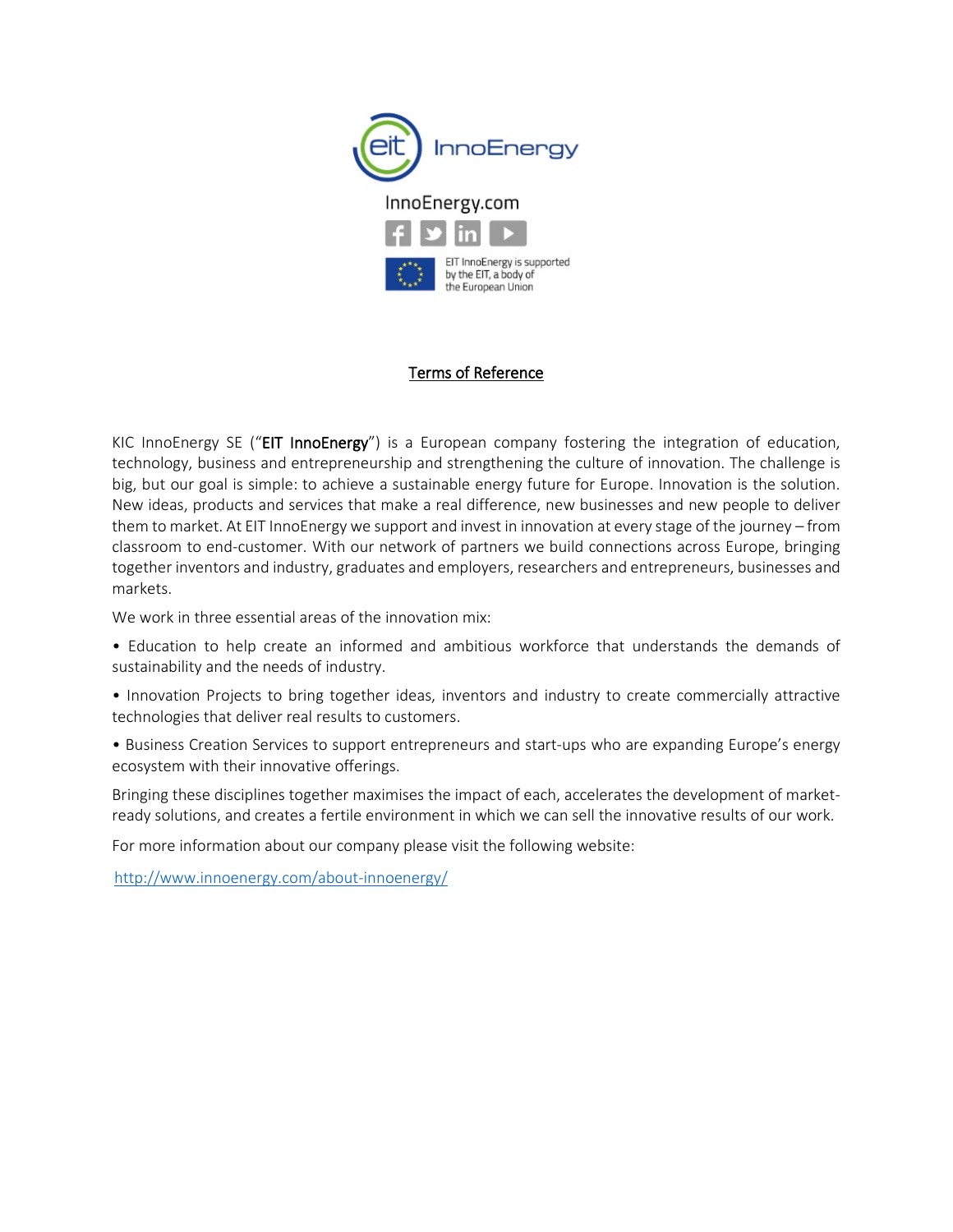# 1. Scope of work

EIT InnoEnergy is on a commercialization Journey and as part of our growth our processes, policies and ways of working are all adapted to reflect an increasing revenue, sales, and cash approach. EIT InnoEnergy wishes to prepare their employees more for a future where we may also incentivize employees.

As such EIT InnoEnergy wishes to design and prepare to implement an employee incentive plan that supports engagement and retention of eligible employees as EIT InnoEnergy continues to grow its international business. The employee incentive plan should, one way or another, be linked to EIT InnoEnergy's share value.

For the sake of this document please note that the options plan needs to be applicable in nine countries: Netherlands, Belgium, Luxembourg, Poland, Sweden, Germany, France, Spain and Portugal. The corporate legal seat of EIT InnoEnergy is in The Netherlands. Its offices in some of the countries mentioned operate as branch offices (Netherlands, Belgium, Luxembourg and France). In other countries the offices are created as separate legal entities, in which EIT InnoEnergy has a decisive vote (Poland, Sweden, Germany and Spain and Portugal jointly).

### General Objectives :

# Phase 1: Advice as to the type of plans. October – December 2020.

As there are several ways to shape an employee incentive plan, EIT InnoEnergy would like to produce a document that can be used to advice the management and Supervisory Boards to the type of plans available and what would be most suitable for EIT InnoEnergy. And once that document has been reviewed by the management and Supervisory Board, EIT InnoEnergy wishes to choose the best solution available.

### The advice in Phase 1 should consist of:

A) Analysis of the situation and future plans for options for EIT InnoEnergy.

B) A document with specific plans , and based on the analysis, presenting a top four choice to choose from with pro's and con's, cost projections, generic tax advantages, country implications for the eight countries

C) Two discussions and review meetings with management to clarify the implications and costs, as well how it will incentivize employees and be beneficial to EIT InnoEnergy at the same time.

D) Presentation to the supervisory board to clarify the implications and costs as well how it will incentivize employees and be beneficial to EIT InnoEnergy at the same time.

### Phase 2: selection of plans and parameters

It is likely that EIT InnoEnergy will seek to implement two types of plans :

(i) A plan that will be offered in the form of an investment opportunity and

(ii) an Employee Stock Option Plan

Both plans would entitle participants to a proportionate portion of the share value increase upon a future Exit or settlement of the plans.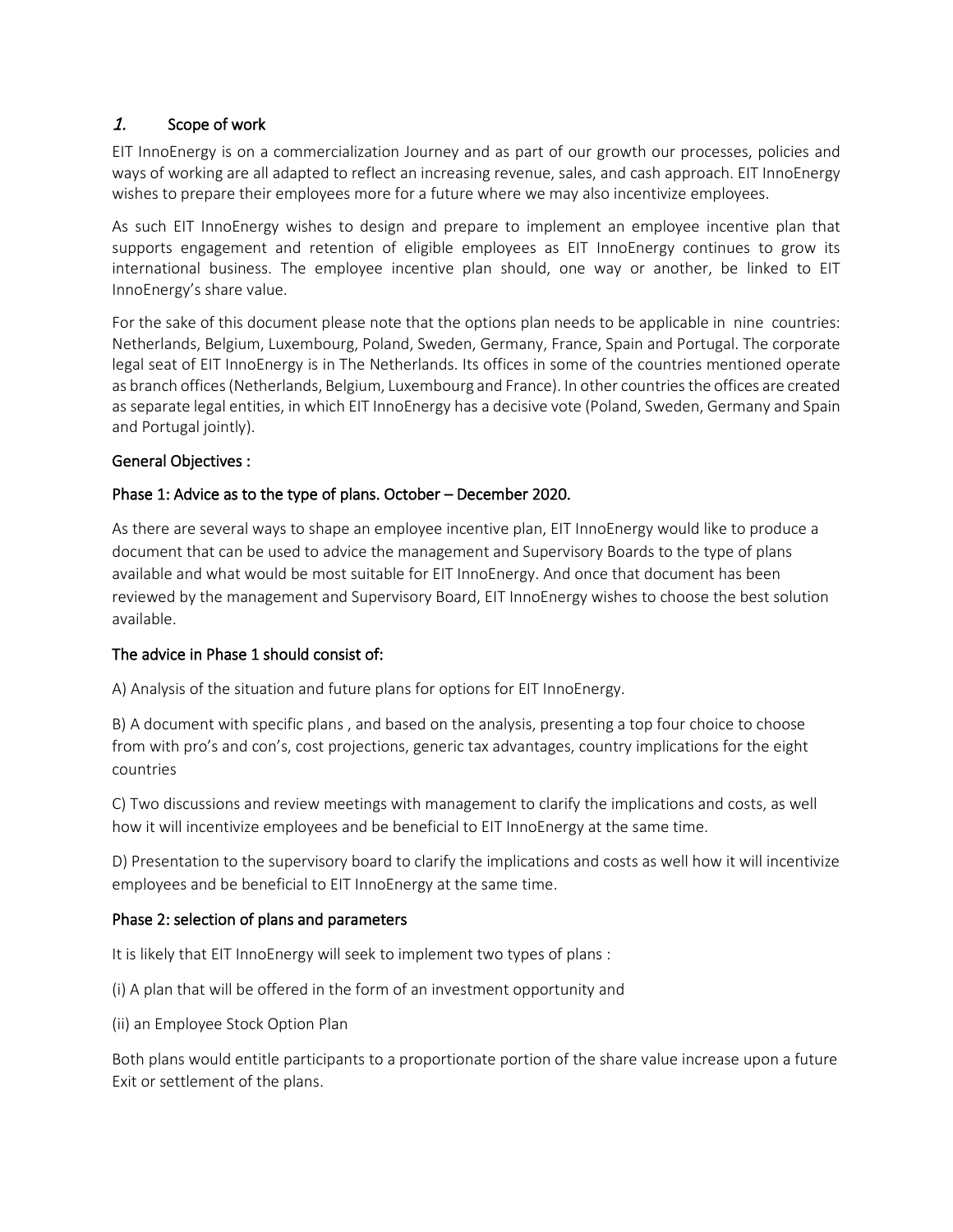#### Detailed work scope with deliverables:

#### Phase 3: Plan preparation step 1 : 2-3 weeks.

- 1. Draft the term sheets for two plans containing the essential key features of the two plans to be operated for the benefit of the employees of EIT InnoEnergy;
- 2. Review with EIT InnoEnergy HR the conditions that will apply for being eligible for the two plans as well as the maximum amounts per employee group and produce a market aligned advice;
- 3. Prepare working numerical example of various vesting options (e.g. graded vesting, cliffvesting on pre-determined settlement date);
- 4. Prepare with the help of EIT InnoEnergy HR a costing of the plan and investment;
- 5. Review relevant legal documents, such as articles of association and shareholders agreement to identify potential adjustments for implementation of the two plans;
- 6. Organize one information session to discuss the final term sheet and working examples ofthe two plans;
- 7. Weekly review meetings with EIT InnoEnergy HR, Legal and CFO.

### Phase 4: Plan preparation step 2: 4-6 weeks

- 1. Design of draft plan rules and investment agreement based on the final term sheet for the two plans;
- 2. Evaluation of draft plan documentation for the two plans and discuss with EIT InnoEnergy during one meeting/telephone conference;
- 3. Adjustment of the draft plan documentation for the two plans as a result of the outcome of the meeting with EIT InnoEnergy;
- 4. Finalization of the documentation for the two plans;
- 5. Advice on adjustment of shareholders agreement and articles of association, if needed;
- 6. Weekly review meetings with EIT InnoEnergy HR, Legal and CFO.

### Phase 5: Plan Preparation step 3: 3-6 weeks & PREPARE TO COMMUNICATE

- 1. Advice on the preferred Dutch tax structuring of the two plans as EIT InnoEnergy is a Dutch based company.
- 2. International tax review of two plans requesting input on local tax treatment and potential preferred tax structuring options in various jurisdictions EIT InnoEnergy intends to offer the PSUP/ESOP; more specifically Spain, Portugal, Poland, Germany, France, Netherlands, Belgium, Luxembourg, Sweden.
- 3. Based on the outcome of the international tax review, legal and social security review draft communication materials including a tax information sheet per relevant jurisdiction and an FAQ (both for the PSUP and ESOP), more specifically Spain, Portugal, Poland, Germany, France, Netherlands, Belgium, Luxembourg, and Sweden. For all these countries a legal, tax a social security review must take place and be documented with guidelines for two plans and instructions for legal, tax and social security compliance.
- 4. Weekly review meetings with EIT InnoEnergy HR, Legal and CFO.
- 5. Provide the following communication documents and guidance documents for all elements below: